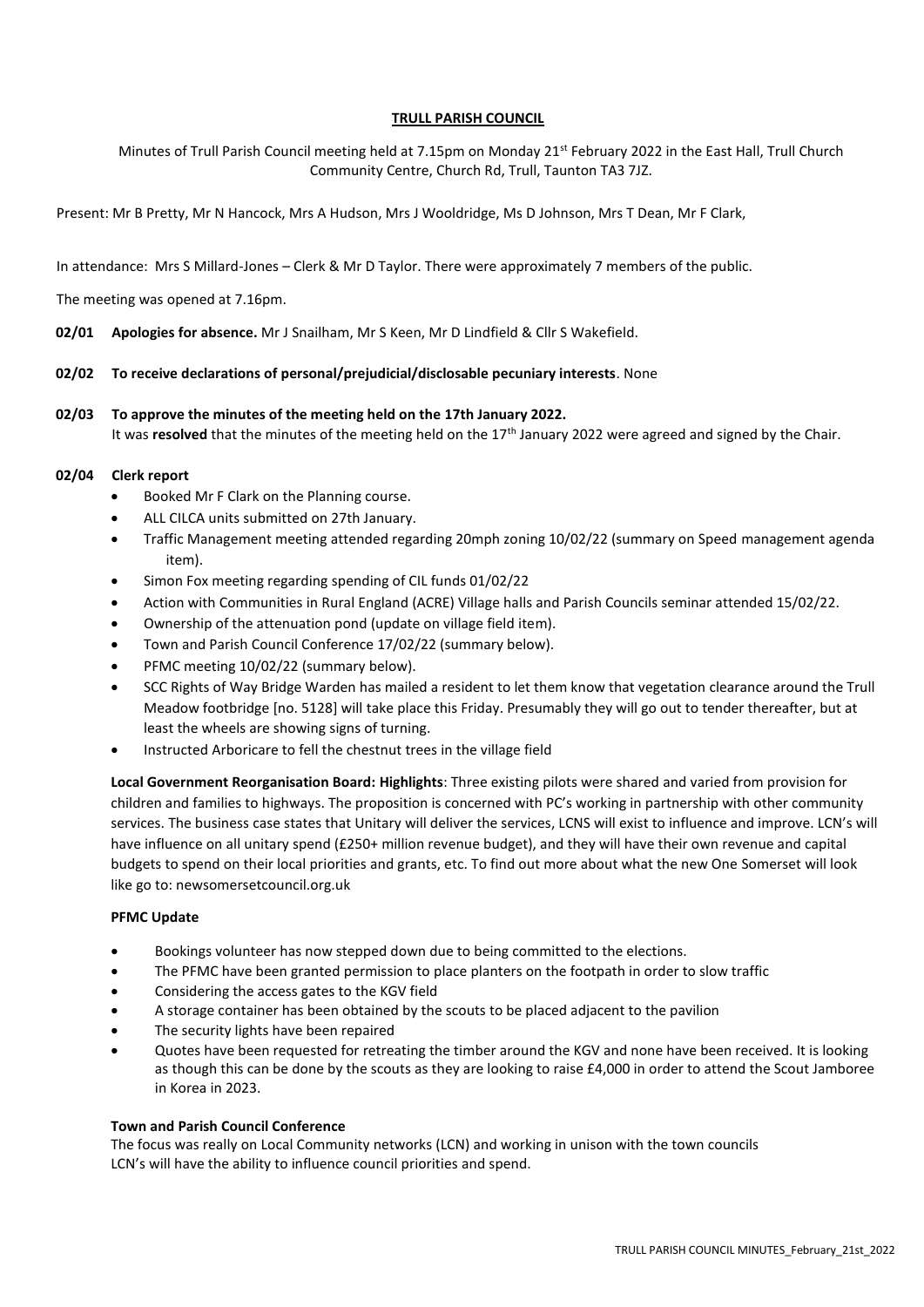SALC are in the process of creating a Charter, which is an agreement between PC's and the unitary council – a joint agreement that will be adopted by the Unitary. Focus groups will be created and councillors and clerks are invited to attend.

# **02/05 SCC Report.**

Ms D Johnson provided the following report;

❖ Government has laid before Parliament the Structural Changes Order (SCO) that will create the legal basis for a new council in Somerset. The detail of the order will be debated by both Houses of Parliament in the coming weeks. Once approved, it will be law that a new single new unitary council – Somerset Council – will be responsible for providing both county and district council services from 1 April 2023.

❖ The Lord Lieutenant of Somerset is calling on the county's residents to come together to celebrate the Queen's Platinum Jubilee and make it an event to remember.

The Queen will formally start to celebrate her personal Platinum Jubilee year from Sunday 6 February – the date of her Accession to the Throne in 1952.

The focus of celebrations will take place over the extended Bank Holiday Weekend June 2-5..

In Somerset, there is the chance to mark the occasion with a range of activities over the Jubilee weekend, not least the Beacon celebrations which are due to be lit at 9.45pm on Thursday 2 June, and the traditional Street Parties or Village Hall parties on Sunday 5 June.

For guidance on planning and registering events for the Queen's Platinum Jubilee visit

[www.platinumjubileesomerset.org.uk](http://www.platinumjubileesomerset.org.uk/)

[https://www.somersetebp.co.uk/events?utm\\_source=Somerset+EBP+Contacts&utm\\_campaign=84c2ad5080-](https://www.somersetebp.co.uk/events?utm_source=Somerset+EBP+Contacts&utm_campaign=84c2ad5080-)

❖ At a briefing meeting I attended with Program Managers for the new Orchard Grove primary school I requested a site visit for all local councillors. This will take place on Tuesday 15<sup>th</sup> March at 10am.. The planning application for the school is due to come forward in May 2022 with site completion aimed for July 2023 and the first reception pupils September 2023. The Service Manger Liz Smith will be working closely with the school trust over the next 18 months and there will be a pre-Ofsted opening inspection. Although the school is planned to take 420 pupils with 56 nursery places the school will be designed to enable a further 210 places to be added if required. It will open with reception classes and/or year 1 classes depending on demand.

 $\dots$  Residents should now have received a letter regarding the roadworks starting on the 7<sup>th</sup> March. Long awaited repairs to the drains on Honiton Road in Staplehay will be taking place which will involve the Honiton Road being closed for nearly 3 weeks. This is work that many have chased to happen for over 5 years. Works are expected to commence on 7<sup>th</sup> March for 19 days. I have been liaising with highways to request that adequate signage is in place on the lanes which will face increased traffic.

❖ Along with local District councillors I have been working to ensure the developers at the Comeytrowe site deal with the excessive mud on the roads from vehicles exiting the site. There is a new wheel washing machine being installed at the A38 exit and we hope this will address some of the issues. SCC Highways have confirmed that inspectors will attend and asses Comeytrowe Lane to investigate what more can be done there around the pumping station site.

❖ Myself and Sammie attended a meeting at SCC with Nick Cowling Service Manager for Transport Data & Road Safety and Kate Brown, our local traffic engineer to seek support addressing speeding issues in our villages and concerns for safety in the village lanes. Full details will be given in the Safe Speed Working Group report to the parish council.

❖ It was a great pleasure to be with around 25 others at Comeytrowe Park to commemorate the community work of Alan Wedderkopp. Thank you to Habib Farbahi for arranging the event and to Brian Larcombe for his lovely speech. The weather was appropriately wet and brought to mind many of Alans' comments on the risks of flooding.

❖ I am pleased to announce that I will be standing as a Liberal Democrat candidate in the upcoming election for the new Somerset Council on the 5<sup>TH</sup> May 2022 to represent Comeytrowe and Trull. An exciting time for Somerset. Any issues that haven't been raised then please get in touch with Cllr Johnson.

# **02/06 SWT Report.**

Ms D Johnson provided the following report;

❖ The latest Storm Update from SWT. In particular, please note the council helpline number for those with specific needs 0300 790 6275

"We have made the decision to stand up a drop-in centre at Wiveliscombe fire station today from 13:00 to 16:00 due to the number of properties in that area that have been off power and are likely to remain so until Tuesday. We have voluntary resources in the form of Wessex 4x4 and Exmoor Search and Rescue headed to the communities surrounding Weddon Cross where we have a very large number of properties over a large area without power. We (our employees and military) are also calling out to town and parish councils to see what support we can offer.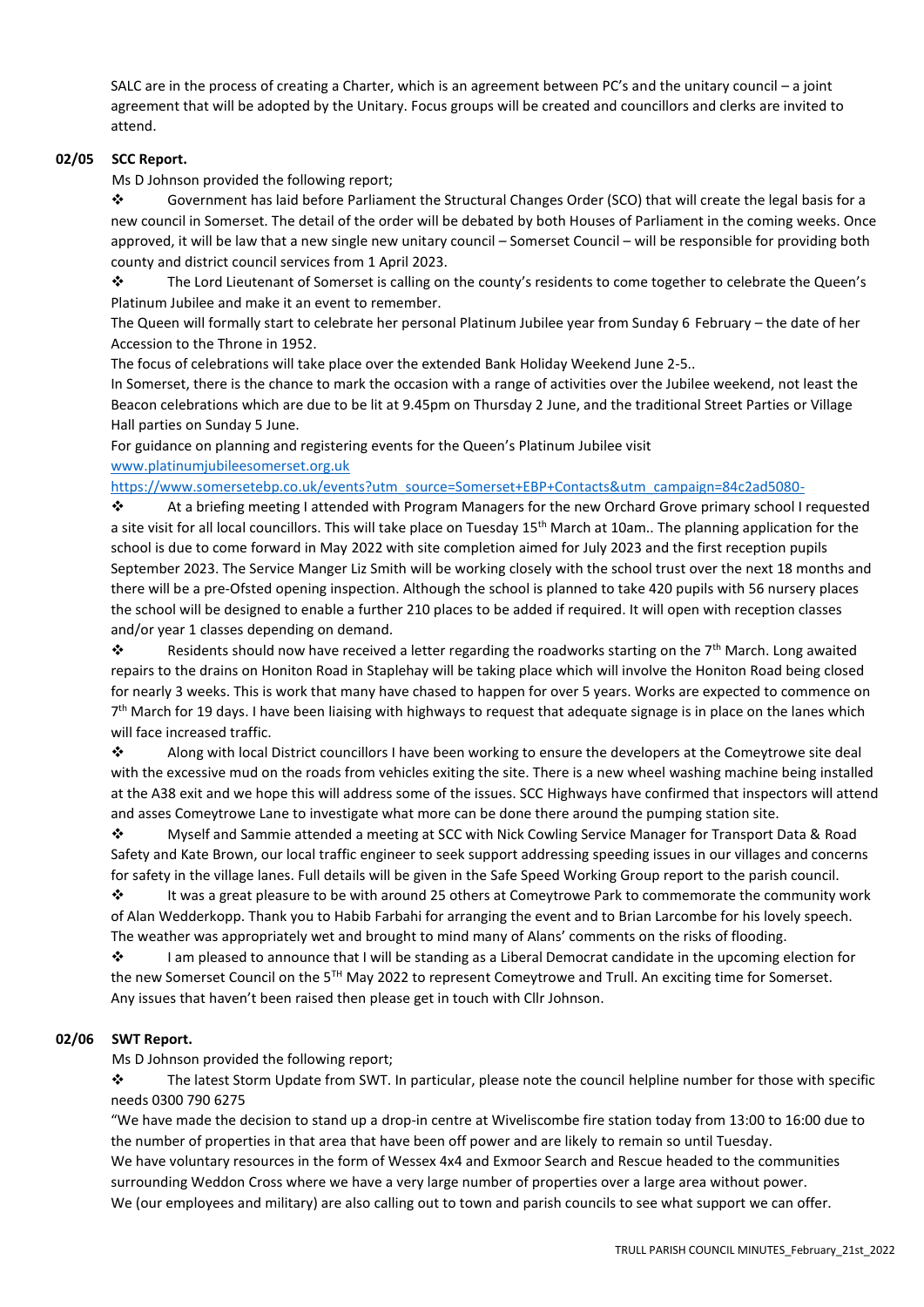Whilst the main contact point for those without power is Western Power (contact number is 105) we have also stood up the old Covid Helpline number (0300 790 6275) for people with specific needs. For medical emergencies people should still use 111"

❖ The planning officer dealing with the Broadlands application, 42/15/0001 is still awaiting reports from Statutory Consultees before any decision on this application can be made.

❖ The Community Governance Review will soon be bringing forward a proposal for the new Taunton Town Council. This will then come out to communities for a second round of consultation.

❖ There will be a new opportunity for financial support with installing Electric Vehicle Charging points launching in March with Parish Councils able to apply for £1,500. It is likely that any installation will need to be completed by March 2023.

❖ SWT has secured funding to deliver social housing upgrades. This will enable improvements to the energy efficiency of its social housing, lowering bills and making homes warmer.

❖ Somerset West and Taunton (SWT) Council has invested close to £112,000 upgrading its play areas across Taunton and Wellington.

❖ I am pleased to announce that your two Liberal Democrat SWT Councillors will be standing in the election to the new Somerset Council on 5th May 2022. Dawn Johnson will be standing to represent Comeytrowe and Trull and Sarah Wakefield Blackdown and Neroche, both in the areas they live and know well.

# **02/07 Queens Jubilee (R)**

Chair of the Jubilee Committee reported that there is £2,000 in the bank remaining from previous party in the park events. Permission from Peter Parris has been granted to light a beacon on the hill. It is hoped that a display can be put on in the Geoff Hewett Pavilion for people to come and take a look at. It is hoped that the residents may like to dress up their houses/streets. As part of the celebrations, it is hoped that 7 trees, one to commemorate each decade of the Queen's reign to be planted in a circle, potentially in the village field. Members asked Mr Walker to return to the next meeting with an idea for location, costing and maintenance. Could form part of the KGV 5-year plan. DJ suggested lots of sources for free trees.

❖ National jubilee beacon lighting will take place at 9:45pm.

❖ 2pm Proclamation to be read out by Town Criers (Dawn Johnson has volunteered to do this)

❖ Evening at the Pavilion with exhibition of any local memorabilia of the Queen over the last 70 years (looking for someone to head and to send adverts out) perhaps with a serving of the jubilee bacon tart.

 $\dots$  Bugle call at 9:40pm playing – majesty.

❖ Small beacon to be lit in the KGVPF and larger Beacon at top of hill overlooking Trull. (Peter Parish has kindly allocated a space for it)

# **02/08 Canonsgrove Liaison Working Group Report**

## **Action Points from last meeting**

- 1. DT has met with the new police contact PC Georgina Trick who has now taken over from PC Lisa Rigby.
- 2. DT was unable to attend the police drop in on  $3<sup>rd</sup>$  February.
- 3. DJ attended but unfortunately the PCSO due to attend was unable to so. DT will attempt to attend at the next drop in.

4. JW said that because of staffing difficulties due to Covid the litter pick has not been progressed. However, Joe Heslop will be working on this and an update will be available for the next meeting. DT agreed to contact Joe Heslop outside of the meeting.

## **Site Management/support of residents**

- 1. **Number of Canonsgrove Residents:** we noted that the SWT/YMCA DG report shows 43 residents, an increase of 2. LM explained that this was because of a lag in the data set available when the January report as being prepared. She confirmed that no new residents will be placed at Canonsgrove in the future.
- 2. As of 16<sup>th</sup> February, there are now 41 residents (33 male and 8 female) which is ahead of the target number required to ensure that Canonsgrove closes in March 2023. The current plan that each month 2 residents will become ready to be rehoused.
- 3. **Education:** No tutor has yet been identified by SWT.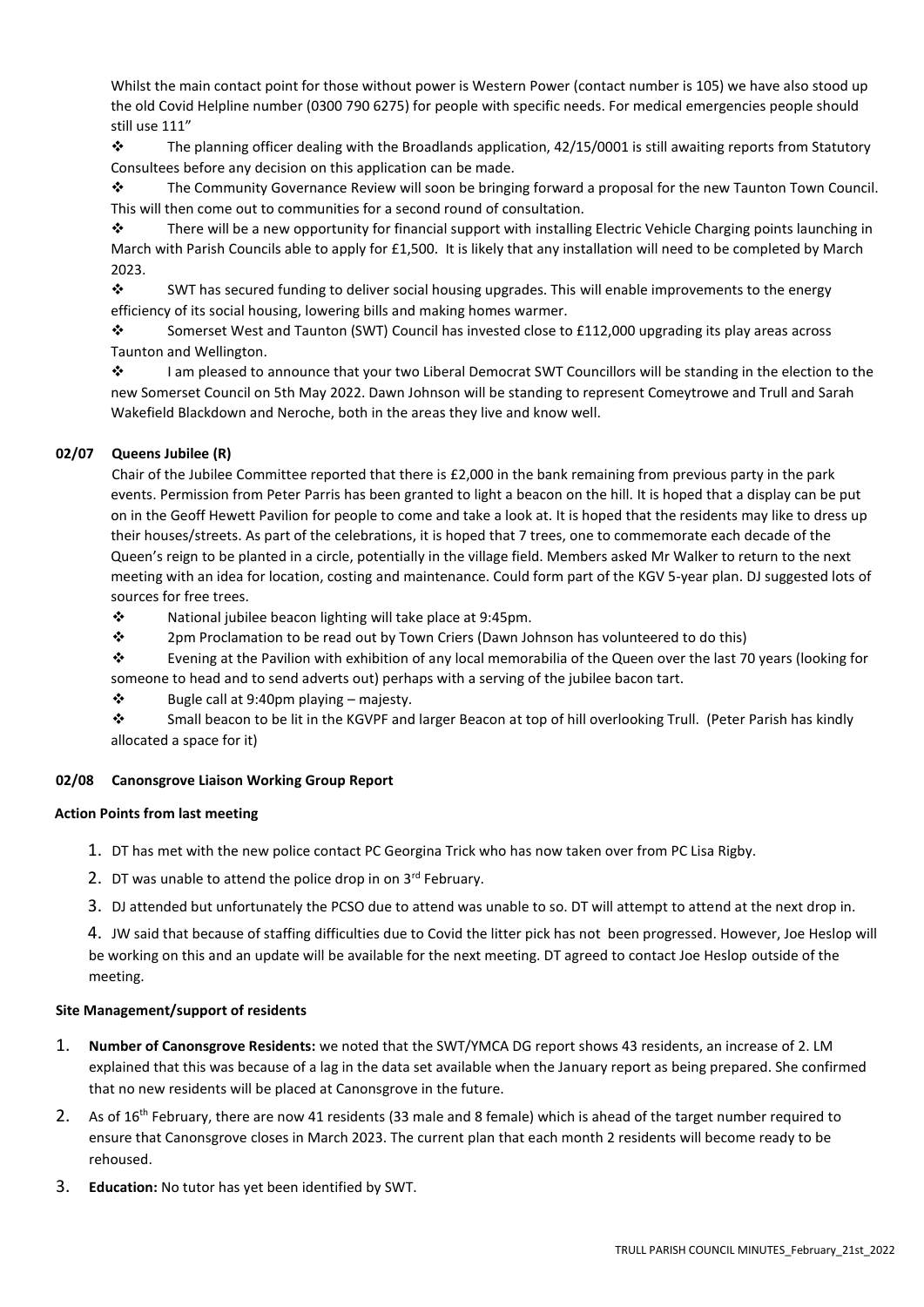- 4. **Tenancy Training Scheme:** JW explained that this is an established scheme funded by SWT and designed to ensure that people are ready to take on a tenancy. It is a 6-module course provided by various YMCA groups. Not all Canonsgrove residents are, at present, ready to benefit from the scheme but referrals will be made to SWT where appropriate.
- 5. **Trull bus shelter:** (see also below re incidents). DJ reported that Trull Scouts had hoped to help keep the shelter tidy as part of their community service. However, because of concerns over what might be contained in rubbish/leaves this has not proved to be practical.
- 6. DT suggested that the bus shelter could be included in any litter pick arrangements, if practicable in light of future Covid guidance.

## **New Food Arrangements**

1. JW confirmed that the system continues to be operated in the same way and there have been no reported community incidents that appear to relate to the change in food arrangements.

2. In view of this, there is no need for this to be a standard agenda item for future meetings.

## **Covid**

1. No new cases have been reported.

2. JW confirmed that YMCA DG will review their Covid arrangements in response to the anticipated Government review due in February.

3. Subject to this, YMCA DG are keen to restart activities for residents off site but anticipate that they will want to proceed cautiously and will continue to advise mask wearing in all communal areas on site.

## **Incidents and antisocial behaviour**

1. **Reporting:** Although there continues to be a difference in the time period covered by the police report (calendar monthly) and YMCA DG contact report (up to date at the date of our meetings) we concluded that this system of reporting is the best that can be devised.

2. We noted that little additional information now comes via Councillor Steve and DT agreed to ask the Parish Council what information is now being complied by Councillor Keen.

3. **Bus/ Trull bus shelter:** We reviewed the incidents reported. DJ said that she has received no other reports of incidents on the bus, nor in the bus shelter. We hope that this is a result of the action taken by YMCA DG/ Police in speaking to those involved.

4. **Suspected drug dealing:** DJ had passed on information from a member of the community who had observed suspicious activity close to Canonsgrove that they suspected was related to drug dealing.

5. JW was concerned that suspected incidents should not be attributed to Canonsgrove residents without evidence that they were involved. DJ agreed but emphasised that such activity was of real concern to the community.

6. After discussion, the working group agreed that it was important that all incidents of suspected drug dealing activity should be referred to the police in the first instance and YMCA DG notified.

7. If YMCA DG have information that may help identify those concerned, they will inform the police but otherwise any such reports need not be recorded on the YMCA DG contact report.

8. DT will ask the police to ensure that any reports made to them should be included on the police report with sufficient detail (unless it would prejudice a police enquiry) to enable the working group and YMCA DG to identify the incident and discuss if needed.

9. DT reported that on the day of the meeting he had been contacted by a local resident who on  $14^{\text{th}}$  February had been concerned for the welfare of a man sitting on the green bench in Church Road shouting and swearing. YMCA DG security and the police were contacted, and the person was spoken to.

10. JW said she was aware of this person and a multi-agency meeting was looking at how best to meet his needs as the was proving difficult to do at Canonsgrove.

11.DT thanked JW for responding promptly to concerns raised by another elderly person who was anxious about whether an offer of help she had made to a resident of Canonsgrove was appropriate. The speedy response in this case enabled this person to be reassured immediately.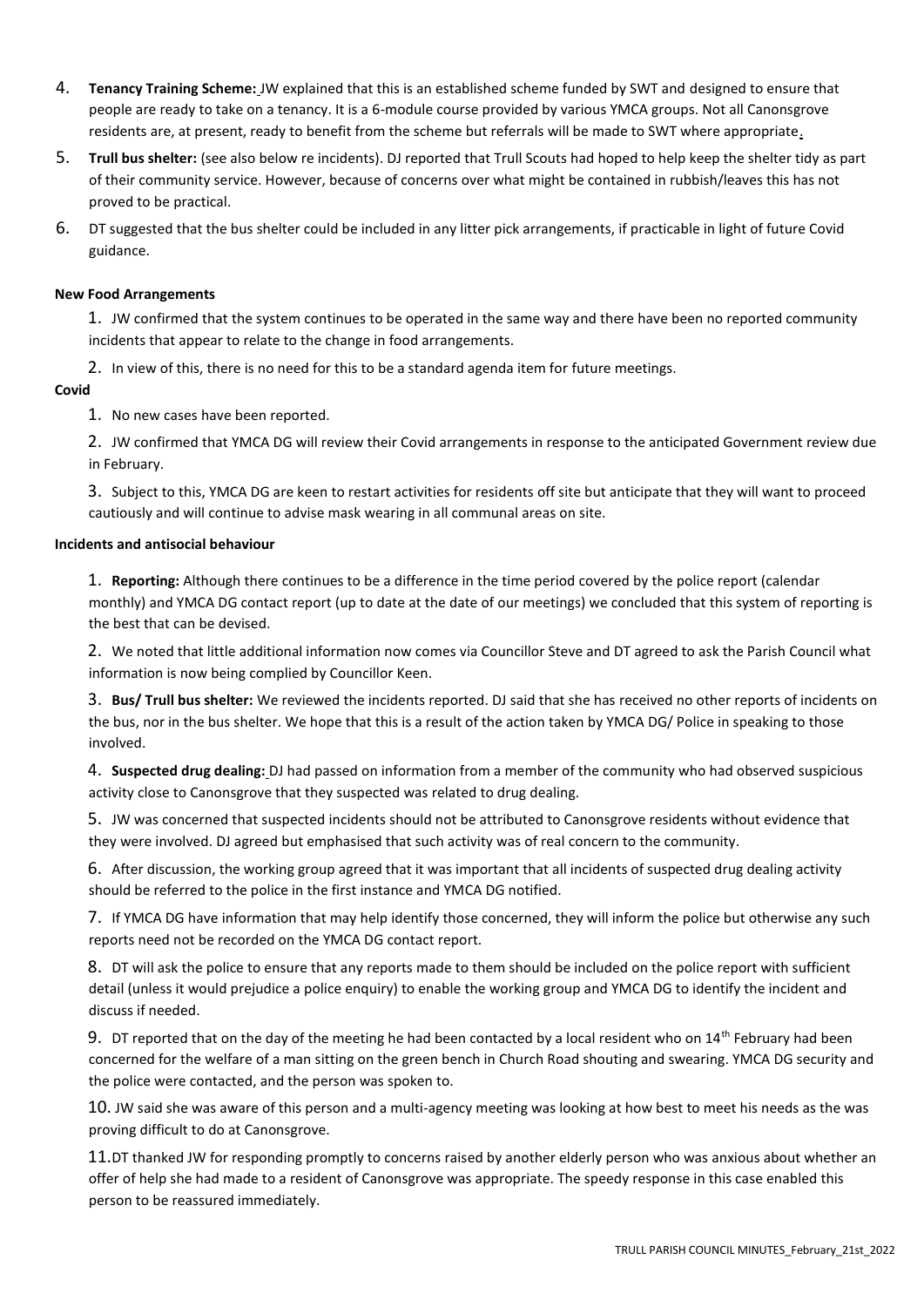12.The working group agreed that this was a good example of how the improved communications and increased trust established by the group can provide an effective remedy in some cases.

## **Accommodation Strategy and new accommodation solutions.**

1. The details in the report were noted.

2. SL/LM are hopeful that future bids (due this month and in April) under the Rough Sleeping Initiative (RSI) and Rough Sleeping Accommodation Programme (RSAP) will be successful. If so, it is anticipated that this may enable the acquisition of a larger unit of accommodation.

## **Attendance of members of working group**

1. It was agreed that SL will step back from attending meetings. He will remain a member of the working group but at future meetings SWT will be represented by LM.

2. If the group wish SL to attend to deal with a specific issue the chair shall invite him to attend.

3. DT thanked SL for his significant contribution to the working group. The way he has been prepared to discuss issues in an open and fair way has encouraged the building of trust that has enabled the working group to function effectively.

#### **Matters agreed**

1. Given the limited number of incidents now being reported, the working group propose that in the future it should meet bi-monthly rather than monthly.

2. The same reports will be submitted monthly by YMCA DG/SWT and the Police.

3. Any concerns in the month the working group does not meet will be addressed by email or phone between members or by the chair convening a meeting to discuss a specific issue.

4. DT will ask the Parish Council to approve this change at their next meeting.

## **Matters remaining unresolved.**

Nil

## **Action Points for next meeting**

- 1. DT to liaise with Joe Heslop to provide update about litter picking
- 2. DT to attend the next police drop in at the Trull Church Community Centre
- 3. DT to contact police about information re suspected drug dealing 4. DT to ask Parish Council to approve our proposal to meet bi-monthly.
- 5. DT to liaise with members to fix a date to meet in April.
- 6. Next SWT/YMCA report to use the agenda headings. JW to action.

## **Recommendations to Parish Council Meeting**

- 1. To note this report
- 2. To approve the request for the working group to meet bi-monthly from now on.

3. To continue to encourage reports of all incidents (with as much detail as possible) to be made directly to the dedicated Canonsgrove email address Canonsgrove@ymca-dg.org.

It was **resolved** that the Working Group move to bi-monthly meetings. The Chair thanked Mr Taylor for his hard work and commitment. Mr Taylor explained that thanks should be given to all members.

## **02/09 Planning**

**42/21/0070** Demolition of porch and erection of porch and a single storey extension at Great Herswell, Herswell Farm Road, West Buckland (amended scheme to 42/21/0043). To approve

**42/22/0002** Construction of first floor and erection of a single storey extension to the side of Greencroft, Comeytrowe Road, Trull. No objection on the portal from neighbours being overlooked, therefore it was agreed to support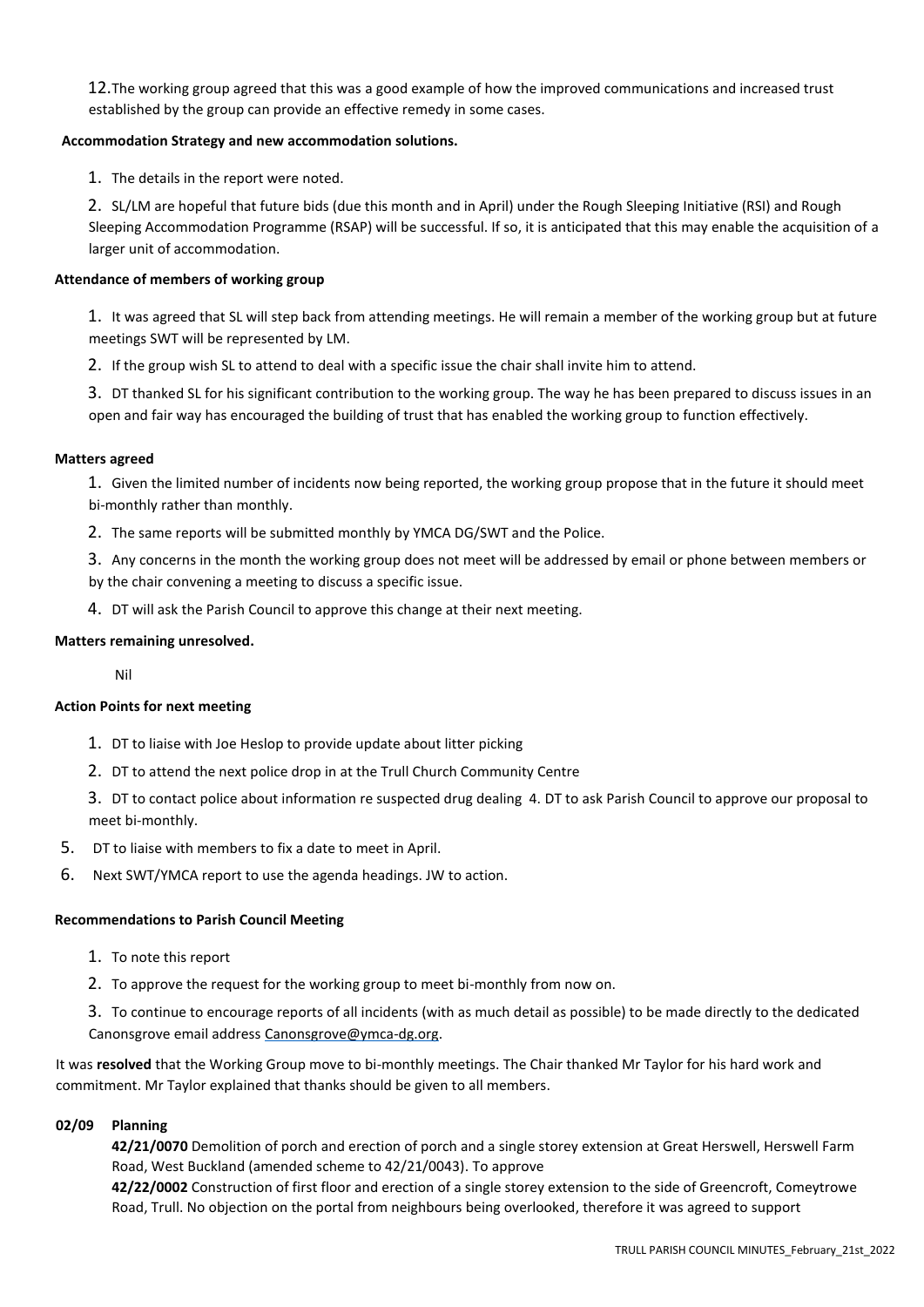**42/22/0004/CQ** Prior approval for proposed change of use from agricultural building into 2 No. dwellings (Use Class C3) and associated building operations at Great Herswell, Herswell Farm Road, West Buckland. To support. 2 abstentions. **42/22/0005** Notification to fell one birch tree within Trull Conservation Area to the rear of 5 Fairview Terrace, Trull. Object to it being felled and to reduce it in size, therefore to support crown reduction. 1 abstention

#### **Report on applications considered under delegated powers**  None

# **Report on decisions by SWT**

**42/21/0004 -** Application for approval of reserved matters following outline application 42/14/0069 in respect of the appearance, landscape, layout and scale for the erection of 166 No. dwellings, hard and soft landscaping, car parking including garages, internal access roads, footpaths and circulation areas, public open space and drainage with associated infrastructure and engineering works together with additional details as required by Condition No's. 7, 9, 11, 12, 13, 14, 15, 16, 18, 19, 20, 21 and 23 on land at Parcel H1d, Comeytrowe/Trull – Conditional Approval 42/21/0067 Raising of roof with construction of first floor and erection of a detached double garage at Netherfield, Honiton Road, Trull – Conditional Approval

**42/21/0079** Erection of a single storey extension to the rear, formation of pitched roof dormer to the rear and erection of a single storey extension to the side entrance porch at The Forge, Georges Farm Lane, Trull – Conditional Approval **42/21/0081** Demolition of garage and erection of a single storey extension to the side of Trendle, 49 Church Road, Trull – Conditional Approval

## **02/10 Finance**

**a) Approval of Payments & Receipts (R)** To note that some payments (duplicates weren't made in Jan and resultantly will show on the payments sheet for approval again

It was **resolved** to approve the payments and receipts.

## **Payments**

| To whom                                                                                             | <b>Account</b> | <b>Description</b>                                            | <b>Net</b> | <b>VAT</b> | <b>Total</b> |
|-----------------------------------------------------------------------------------------------------|----------------|---------------------------------------------------------------|------------|------------|--------------|
| S Millard-Jones                                                                                     | <b>TPC</b>     | Salary,<br>Homeworking<br>& mileage,<br>PAYE, NI &<br>pension | £1,055.59  | £4.35      | £1,059.94    |
| T Dean                                                                                              | <b>TPC</b>     | Daffodils for<br>village green                                | £118.80    | £          | £118.80      |
| ICO                                                                                                 | <b>TPC</b>     | Annual<br>subscription                                        | £40.00     | £          | £40.00       |
| <b>B</b> Pretty                                                                                     | <b>TPC</b>     | Mileage                                                       | £12.00     | £2.40      | £14.40       |
| <b>B</b> Pretty                                                                                     | <b>TPC</b>     | Trees for the<br>village green                                | £123.75    | £          | £123.75      |
| Mallet Course<br>Nursery                                                                            | <b>TPC</b>     | Queens Jubilee<br>tree                                        | £32.50     | £          | £32.50       |
| <b>TCCC</b>                                                                                         | <b>TPC</b>     | Room hire<br>Inv/Oct21                                        | £30.00     | £          | £30.00       |
| <b>B</b> Pretty<br>Note this wasn't paid<br>in January due to<br>being a second<br>payment to payee | <b>TPC</b>     | Mileage                                                       | £29.57     | £5.93      | £35.50       |
|                                                                                                     |                |                                                               |            |            |              |
| <b>EDF</b>                                                                                          | <b>PFMC</b>    | $15^{th}$ January –<br>11 February                            | £331.97    |            |              |
| S Millard-Jones                                                                                     | <b>PFMC</b>    | Cleaning<br>products                                          | £12.50     |            |              |
| <b>Coomber Security</b>                                                                             | <b>PFMC</b>    | Maintenance                                                   | £153.29    |            |              |
| M Kavanagh                                                                                          | <b>PFMC</b>    | Cleaning<br>Dec Jan                                           | £283.50    |            |              |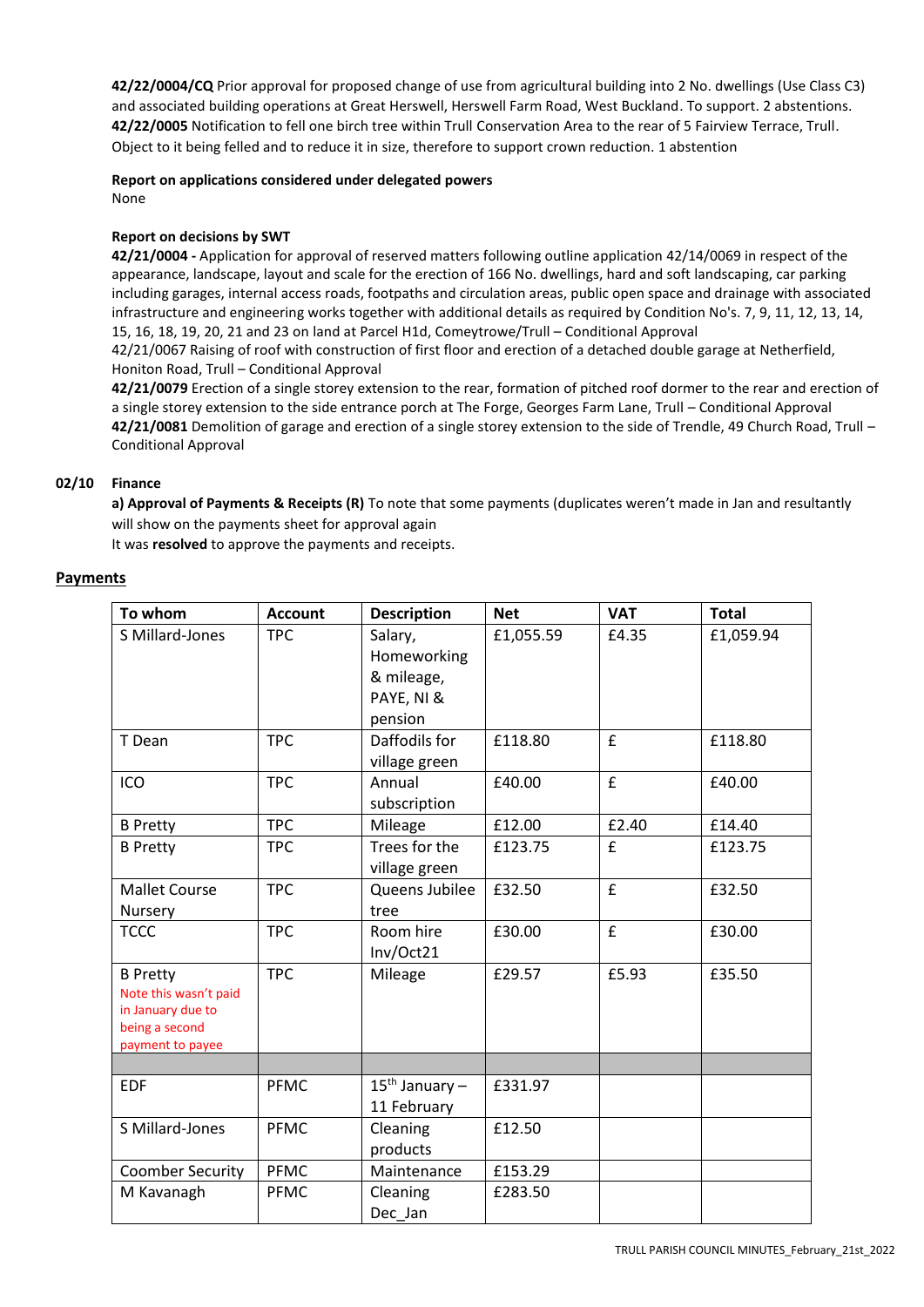# **Receipts**

| Bank Interest - January | <b>TPC</b>  | £0.28     |
|-------------------------|-------------|-----------|
| Allotments              | TPC         | £60.00    |
|                         |             | £60.28    |
| Hires - January         | <b>PFMC</b> | £1.217.00 |
|                         | <b>PFMC</b> | £1,217.00 |

## **b) Approval of the bank reconciliation (R)**

It was **resolved** to approve the bank reconciliation.

As of the 31<sup>st</sup> January;

Treasurers Account: £71,260.21

Main Account: £32,315.94

Covid Account: £188.52

TOTAL: £103,764.67

## **c) To approve the cost of the fingerpost refurbishment on Amberd Lane (R)**

It was **resolved** to approve the fingerpost refurbishment on Amberd Lane. 4 members voted for, with 3 abstentions.

**d) To note the expenditure versus budget**

This was reviewed with councillors.

## **e) To note the Statement of Internal Control (R)**

It was **resolved** to approve the Statement of Internal Control.

## **02/11 Trull Comeytrowe report (R)**

A resident had submitted correspondence regarding the concerns with flooding associated with Galmington Stream and this was shared with all in attendance.

It was resolved to ask that the resident to write to the LFA/developers on the behalf of the Working Group to express concerns and ask if they are considering further work in order to address the issues and concerns. This would need to be circulated ahead of the March meeting for approval.

Following the meeting with Simon Fox (SWT), obtaining a price for the value of the land for the community hall was considered. It was agreed to discuss this in further detail, once the boundary review provided some idea of whether the development would fall into the Trull parish.

Cllr Johnson provided the following report;

- ❖ Parcel H1D has been on hold since last June pending the resolution of 2 planning conditions. These have now been resolved with Taylor Wimpey. The details referred to access to Higher Comeytrowe Farm which will come from within the site. Details will be placed on the online portal once the conditions have been discharged.
- ❖ Comments are being worked through with regards to Parcel H1F (the bus gate road).
- ❖ The Consortium are working through a number of areas with SCC Highways;

1.The bus lanes into town

2.The bus gate into Comeytrowe Lane

3.The closure of Comeytrowe Lane

4.The specification for the park and Bus facility

- ❖ Brian Larcombe has been in discussion with Wessex Water regarding the proposed drainage route through Galmington. He has proposed an alternative route that is much simpler and Wessex Water say they will consider his proposal. This will require the removal of a tree and Simon Fox will raise this with David Galley. Concerns were raised that an 11inch radius pipe will cope with the volume of sewage from 2,000 houses. Once installed ICOSA will manage the contract. SF will ask about the maintenance responsibilities for that company.
- ❖ Simon Nicholls has raised a concern regarding the fencing around the site abutting right up to the hedge. Simon Fox will seek reassurance that the promised green corridor will still happen.
- ❖ BL raised the issue of maintenance of open spaces should the site become part of the new town council. SF said this will require strategic level decisions by either the new town council or the new Somerset Council. As an example Mendip District Council adopt open spaces but SWT and SSDC no longer do. SWT were looking into stewardship arrangements as an alternative to management companies but he imagines they will fall to management companies.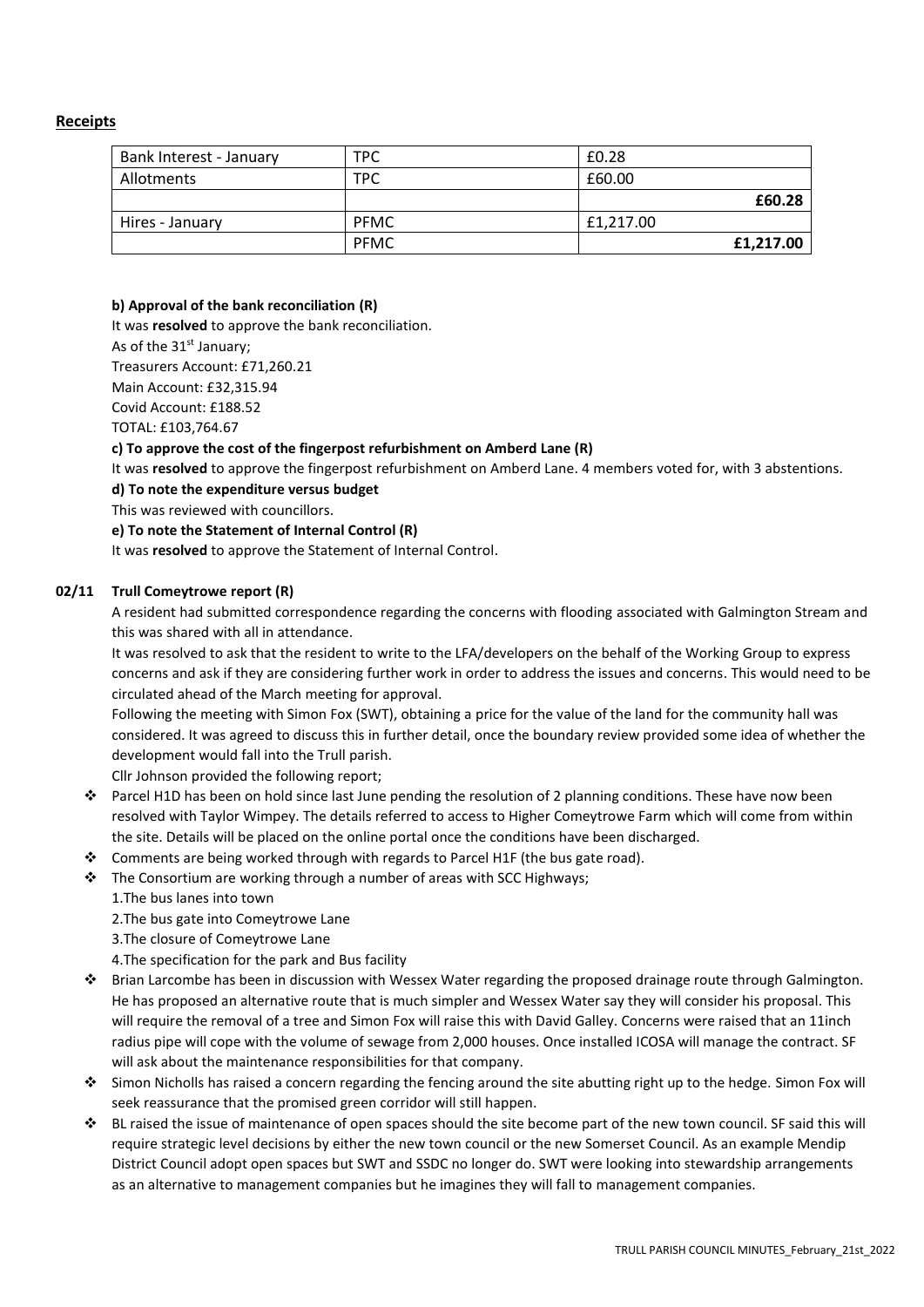- ❖ Councillors raised the issue of mud on the A38 and Comeytrowe Lane. SL said that the road sweepers were in action. ML asked what's happening re wheel washing and that it needs to be enforced as road sweeping doesn't clear the mud merely spreads it.DJ promised to check with SCC Highways.
- ❖ DJ asked was the CEMP for the pumping station site resolved? SF advised that Environmental Health were involved addressing the issues in the new specification particularly the noise of the pump. The original CEMP had not covered this as a water pumping station had not been in the original plans.
- ❖ DJ asked for an update on the increase in lorries on the Honiton Road that had happened a couple of weeks ago and had the developers confirmed that they were from their site. SF said the site manager and enforcement officer would be in touch.
- ❖ JW raised the concerns over the full attenuation ponds seen on pictures. SF confirmed that they are merely holes in the ground at the moment and are not connected to drain. This will happen when enough houses have been built.
- ❖ Following questions from the Comeytrowe Workgroup Simon Fox confirmed the following:
- $\dots$  "1. The abattoir site lies within an area described as a green wedge in the Core Strategy and the Site Allocation Plan. As such any proposal in that area would need to be considered in light of this.
- ❖ 2.The developers have not got round the phosphate issue and whilst there is no solution for H1cii and H1F the local planning authority cannot approve that application. The developers are actively looking at how they unlock the next tranche of housing whilst also providing long-term coverage for the houses already covered by the fallow land plan." The next meeting is on site on 15th March 10am

# **02/12 Social media - To consider the creation and maintenance of a Trull Parish Council Facebook profile (R)** The Working Group asked for the matter to be deferred to the March meeting.

# **02/13 Memorial Hall (R)**

Mr S Keen provided the following report in his absence:

The memorial hall chair resigned before the January committee meeting and only 3 people showed up to the meeting. The committee needs to find a chair, vice chair, and secretary to allow for a functioning hall committee and charitable trust.

The committee has called an extraordinary meeting on March the 28<sup>th</sup> March at 7pm in the Pearce Suite and is actively promoting this event. I have been In touch with the church and have a notice being put into the magazine and within the church notices. I also intend uploading it onto the Trull Community Face book page and would like the Parish Council to put it onto the monthly newsletter as well as spreading word of the situation amongst your own networks. It was **resolved** to include this in the next newsletter.

# **02/14 TPO Working Group report (R)**

The Working Group have considered the report and maps and are looking to arrange a meeting later in the month. One member had spoken with David Galley who had made some recommendations and these will be considered in more detail amongst the Working Group.

# **02/15 Village Field Working Group (R)**

The Clerk had spoken with the solicitor who has confirmed that that the PC own the attenuation pond as it sits on PC land. The Chair and the Clerk met with a Director of the Amingford Mead Management Company who explained that they are responsible for maintenance, but are unaware that it is their responsibility to fence in the attenuation pond or provide signage or bouncy aids. This has been pushed back to the solicitors dealing with the deed of easement with Wessex Water.

The Chair had suggested that a plaque to be placed at the site of the Queen's jubilee tree.

It was resolved to purchase a plaque at the price of £91 with the following wording; "Planted in recognition of Queen Elizabeth II for her platinum jubilee on the 6<sup>th</sup> February 2022"

It was resolved to rename the village field "Queen Elizabeth II" field (QE2), and to approve a sign at the cost approximately £25. This would be placed on the Amberd Lane entrance.

# **02/16 Speed Management (R)**

The Speed Management Working Group (SMWG) had met and wanted to recommend the PC to pass a motion to support 20's plenty. The Clerk and Ms D Johnson had met with Nick Cowling from SCC Highways who had explained that the PC would need to submit a proposal that the PC wants to move to 20mph, this would be considered and may be approved or declined. If supported, then a feasibility study will be required which can be done by SCC or privately through a consultant. The Clerk had received an estimate from a private consultant and it was expected that the feasibility study would cost circa £3,000, but in total the whole project could cost up to £20,000.